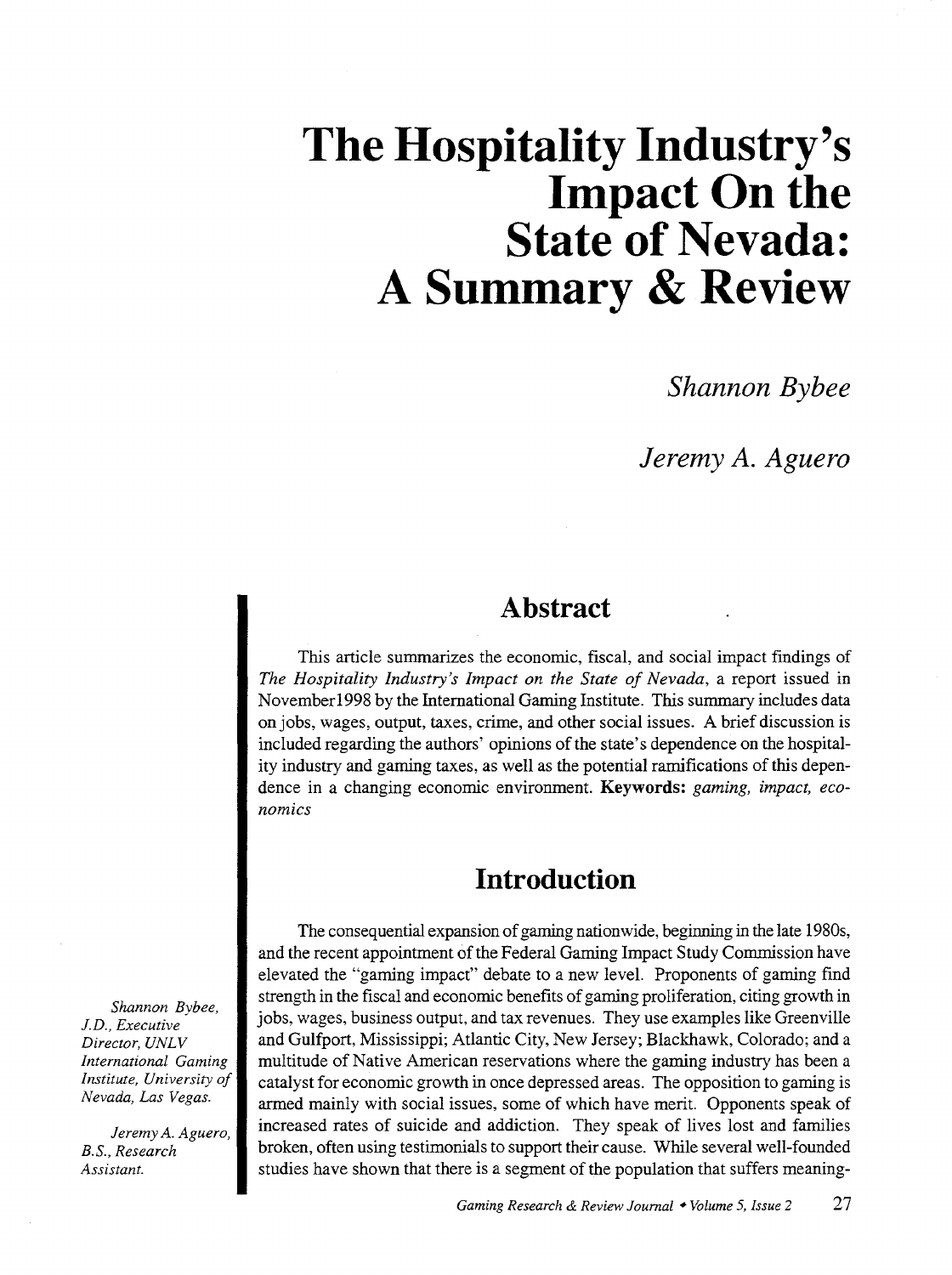ful negative effects from "interacting" in a gaming environment, the majority of the anti-gaming arguments are so obviously motivated by emotional rhetoric and biased science they are utterly ineffective and statistically irrelevant.

Over the last year, the authors have spent a significant amount of time reviewing both the positive and negative impacts of gaming in Nevada. Our analysis did stray from traditional gaming impact analyses; we looked at Nevada's hospitality industry as a whole and not just the gaming segment. While gaming remains the hospitality industry's cornerstone, it has become multi-faceted, evolving to make retail, entertainment, recreation, and dining major components and attractions. Travel and expenditure patterns suggest that this comprehensive approach provides a more holistic perspective about the industry's economic and social impacts. The following summarizes the results of our work. It also includes a brief discussion regarding the conclusions of our assessment regarding the Nevada gaming industry.

### Selected Findings and Statistics: Hospitality Industry

#### Jobs:

*Direct:* 307,000 jobs. *Total:* 473,700 full-time equivalent positions.

#### Wages:

*Direct:* \$5.7 billion paid to employees.

*Total:* \$10.3 billion paid to employees.

*Incomes:* While per capita incomes in Western States have fallen below the national average since 1990, Nevadans continue to have incomes above the national average.

#### Output:

*Total:* \$30.6 billion in gross business receipts. *Impact Multiplier:* Every \$1 in visitor spending generates \$1.86 in gross business receipts.

#### Taxes:

*State and Local Government Revenues:* \$1.7 billion annually. *State General Fund Revenues* \$750 million annually.

#### Social Issues:

*Population: Growth:* There is a statistically significant correlation between the expansion of the hospitality industry and the expansion of Nevada's resident population.

*Employment:* For every job created in the hospitality sector, there are two positions in non-gaming sectors. The hospitality sector, as a percentage of total employment, has remained fairly stable since 1989.

*Unemployment:* The Nevada economy has not shown any material deviation from national rates of unemployment.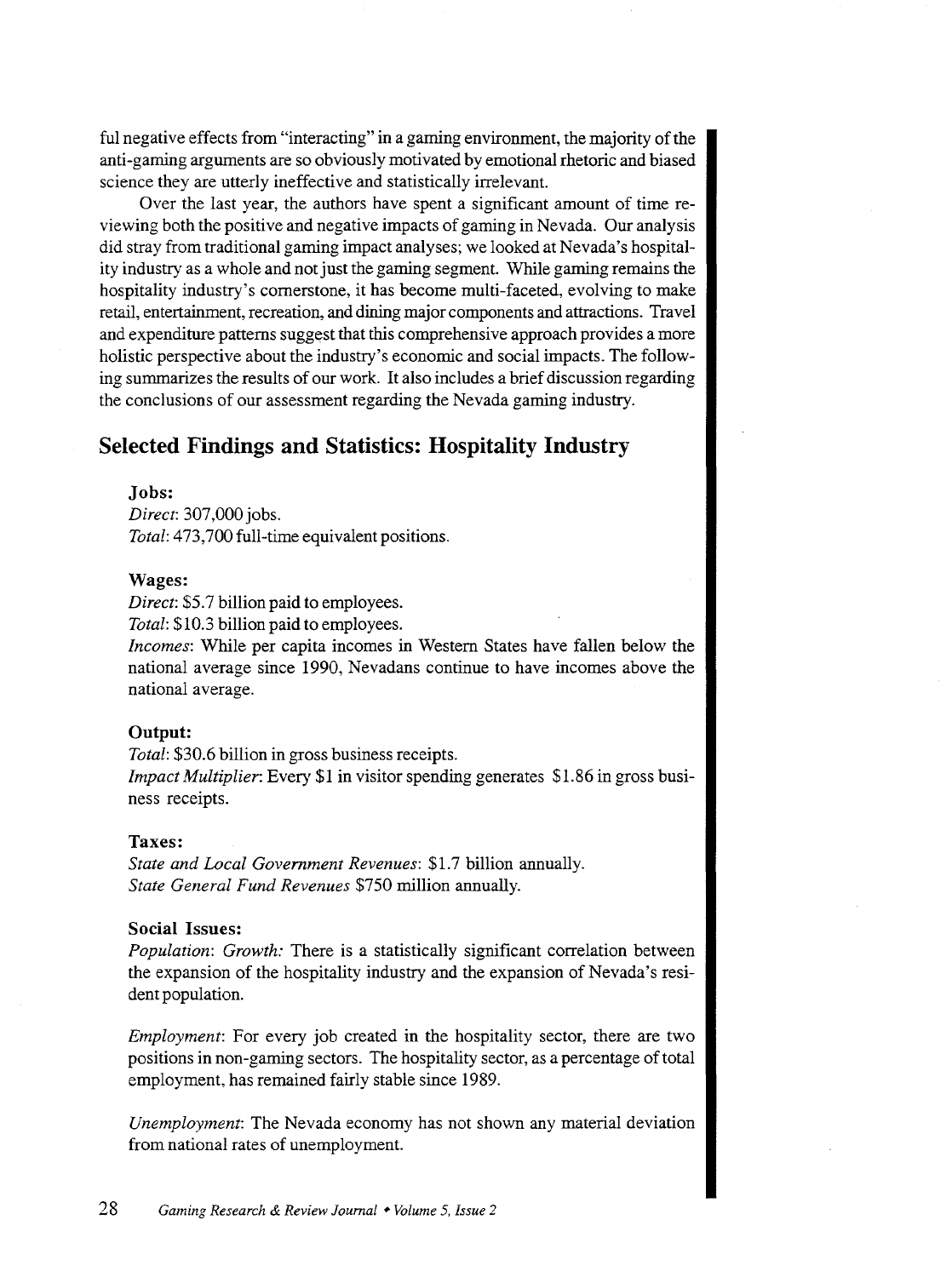*The Hospitality Industry's Impact on the State of Nevada: A Summary* & *Review Public Service Costs:* Government expenditures have grown at the rate of population growth.

*Services Standards:* Nevada falls behind national standards in some social services categories (i.e., schools and parks). However, the services in Nevada are not materially different from the services in other Western states that have seen significant growth during the last decade. In addition, the geographic climate restrictions of Southern Nevada pose additional challenges to meeting some services standards.

*Social Assistance Programs:* On average, a smaller share of Nevada's residents participate in the Aid to Families With Dependent Children and Food Stamp programs than in the nation as a whole.

*Crime Rate:* While the aggregate number of crimes committed per capita (permanent residents) in Nevada is higher than the national average, when the population is adjusted to reflect the tourist population, Nevada's crime rate falls below the national average. (4,600 crimes per 100,000 residents, compared with 5,100 crimes per 100,000 residents).

There is no evidence to substantiate the hypothesis that the expansion of gaming results in increased crime in Nevada. The number of crimes committed per \$1 million of gross gaming revenue has fallen over the last 10 years, from 16.3 crimes per \$1 million in gross gaming revenue in 1987 to 12.9 crimes per \$1 million of gross gaming revenue in 1996.

*Problem Gaming:* This is the most well supported and documented social problem resulting from the existence and proliferation of gaming. Several studies have identified that certain segments of the population suffer meaningful negative effects as a result of interacting in a gaming environment. For these people gaming is problematic, and can become a serious risk to the well being of those afflicted as well as their families.

While the marginal propensity to be afflicted by problem gambling is not agreed upon, the available research does indicate that for the vast majority of the population, gaming activities do not result in problematic or pathological patterns of behavior.

It is likely that the propensity of problematic and pathological gaming behavior is higher in Nevada than in the nation as a whole. This is due to the number of persons working in gaming establishments, the existence of convenience gaming, and the integration of social activities tied to casino entertainment that do not exist in less saturated markets.

## **The Assessment of Impacts**

The hospitality industry is the largest contributor to the Nevada economy in the form of jobs, wages, business sales, and tax revenues. When compared to the state's second largest industry, mining, Nevada's dependence on the hospitality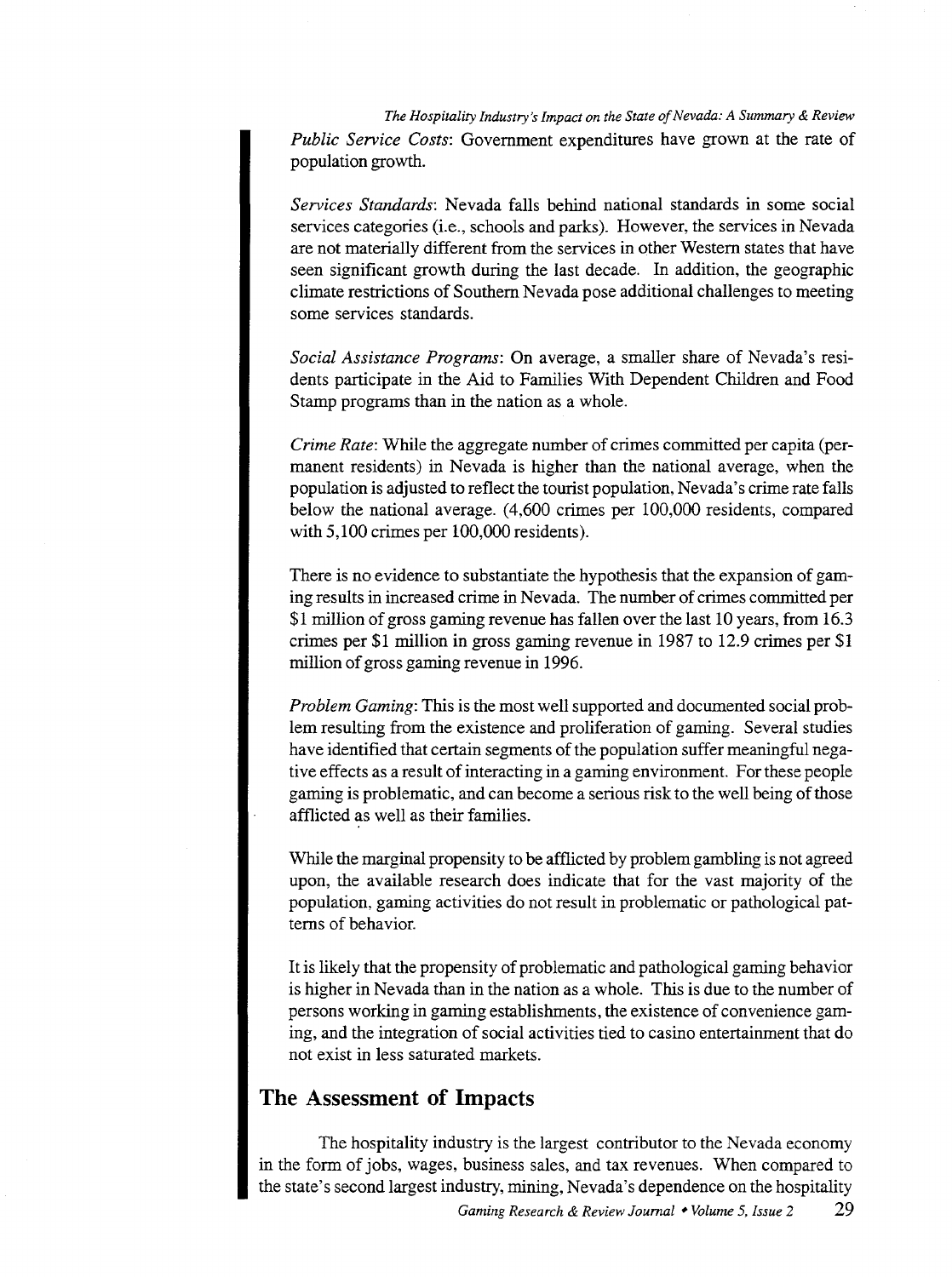industry becomes overwhelmingly apparent. Gaming directly creates 20 times as many jobs as mining. Gaming taxes account for 38% of the state's General Fund own-source revenues; in contrast, mining taxes represent only 1.2%. A "slowdown" in the hospitality sector could ripple through every part of the Nevada economy. Several factors need to be considered, including:

1. The hospitality industry directly employs one-third of all employees, and indirectly supports 60% of the state's workforce.

2. Nevada, and particularly, Southern Nevada, is a growth economy. Several jobs are dependent on the continued expansion of local businesses and industries (e.g., construction).

3. One of the more dangerous characteristics of a gaming-dependent economy is that it derives a significant portion of its revenue from the income of residents. Nevadans are estimated to contribute \$2 billion to the state's gross gaming revenues total each year, or 2.7% of all gaming revenues. A slowdown in tourism that materially influences the hospitality industry has the potential to generate significant job losses in the overall economy.

Does this mean that the Nevada economy is in imminent danger? Not necessarily. Remarkably enough, the rapid expansion of the hospitality industry has been accompanied by the rapid expansion of other businesses and industries, not all of which are dependent on, or derived from, the existence or growth of hospitalityrelated businesses. A number of businesses have been attracted to Nevada by its pro-business tax structure and booming population; as such, the base of non-gaming industries has grown considerably over the last 10 years. While Nevada's economy had not diversified as is often stated, it has similarly not become more dependent on the hospitality industry, even with such phenomenal industry growth over the period.

Several reports suggest that the Nevada economy will slow during the next 5 years. However, this slowdown is going to be from 9% growth per year to 4.5% growth per year. An economy growing at 4.5% is still strong by any measure, and is considered by most economists as healthier and more sustainable. There are several reasons why a slowdown in economic growth would be beneficial to Nevada. Fiscally, the hospitality industry, the visitors it attracts, and the people it directly employs are conservatively estimated to contribute 50% of Nevada's state and local own-source revenues. Own-source revenues are defined as monies raised through imposed user fees and charges. Using more aggressive assumptions to estimate the industry's contribution to the state's tax structure (where correlations are not readily available, e.g., business-related retail sales and use tax contributions), including indirect and induced impacts, results in a total contribution as high as 70%.

It is no surprise that Nevada's tax structure is dependent on the hospitality industry; it is the state's strongest and wealthiest enterprise. However, it must be noted that when compared to a "typical" tax structure, Nevada's non-gaming businesses and residents pay lower than average effective tax rates. At the same time, they demand a relatively similar amount of social and public services. In essence, the gaming industry subsidizes the tax payment of residents and non-gaming businesses. One must also recognize that the hospitality industry, the visitors it attracts, and the people it employs demand a great deal of public and social services. Most notably, the industry attracts more than 42.2 million visitors annually. These visitors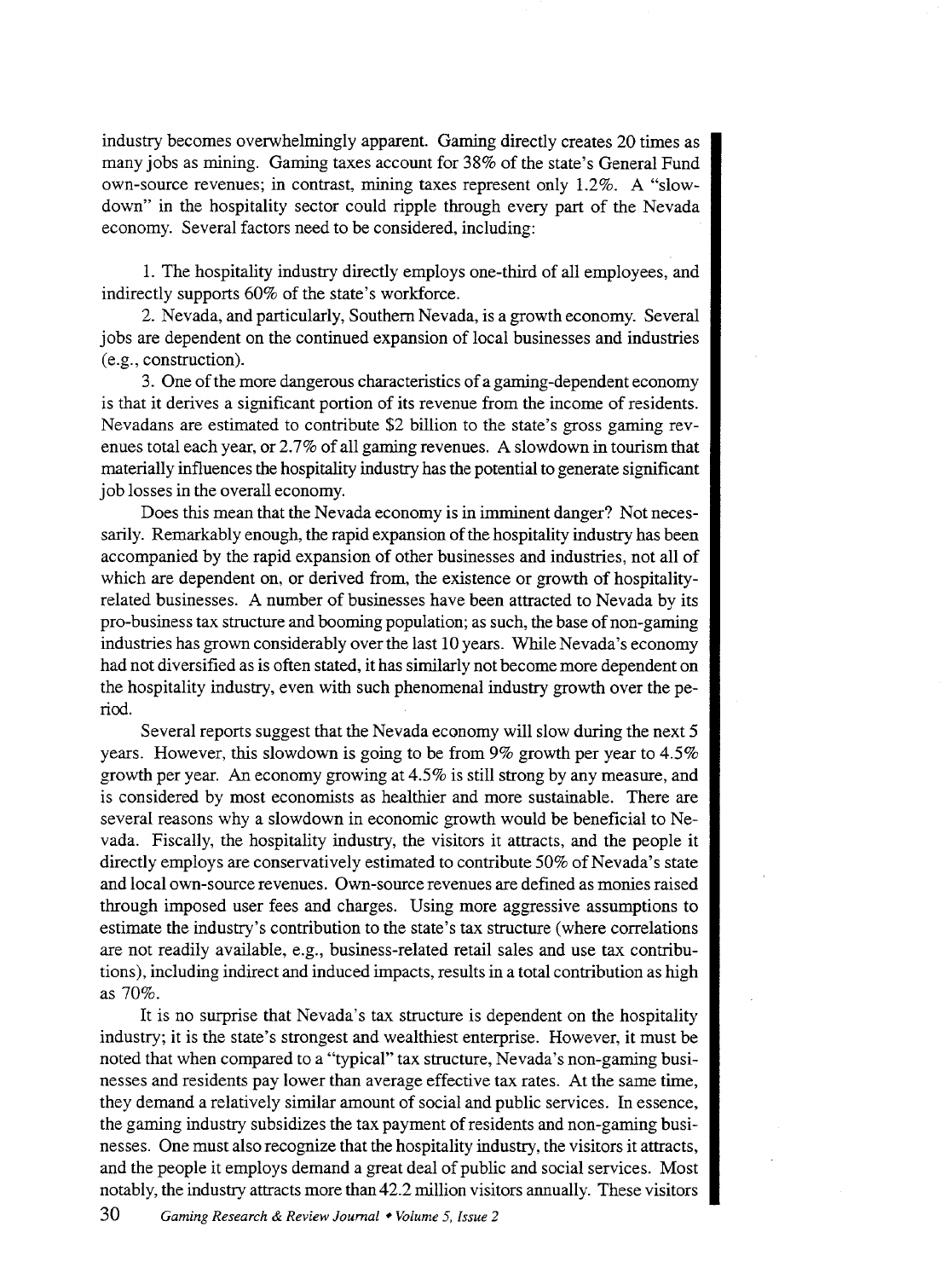*The Hospitality Industry s Impact on the State of Nevada: A Summary* & *Review*  equate to roughly 20%-25% of the state's resident population total. They use roads, water and power, demand police and fire protection, as well as other public services. These services must be paid for by visitors and the industries that profit from attracting them. In addition, there are social costs associated with gaming. It is difficult to estimate monetary costs of associated social problems. Likewise, it is difficult to accurately quantify the additional expenditures made by hospitality-related companies to reduce the prevalence of, or increase the awareness of, such problems. Also, social benefits of gaming are often overlooked (i.e., decreased unemployment and fewer families on social assistance programs).

The existing system has historically worked well. Nevada has set the standard in gaming regulation and has taken great strides to keep pace with booming growth. However, the system is reliant upon an industry that is no longer restricted to the borders of its state. This system has worked well because the hospitality industry has been able to grow in proportion to the growth of the resident population and other businesses and industries. If this growth becomes disproportionate, the industry will have to subsidize a greater share of municipal expenditures per dollar of revenue. Consequently, if economic diversification is a legitimate goal and/or if the hospitality sector experiences a slowdown, fiscal and economic solutions may need to be identified, including broadening the state tax base. In one way or another, the hospitality industry's health affects the quality of life of all Nevadans. The industry will face several challenges as it moves into the millennium. Its ability to navigate through these obstacles, and the state's ability to grow and change with it, will determine its success as an industry and its long-term impact on the State of Nevada.

*Editor's note:* The original report summarized here is titled, *The Hospitality Industry's Impact on the State of Nevada: A Review and Analysis.* To order the full report, go to web site: www.nscee.edu/igi/Publications2000.htm.